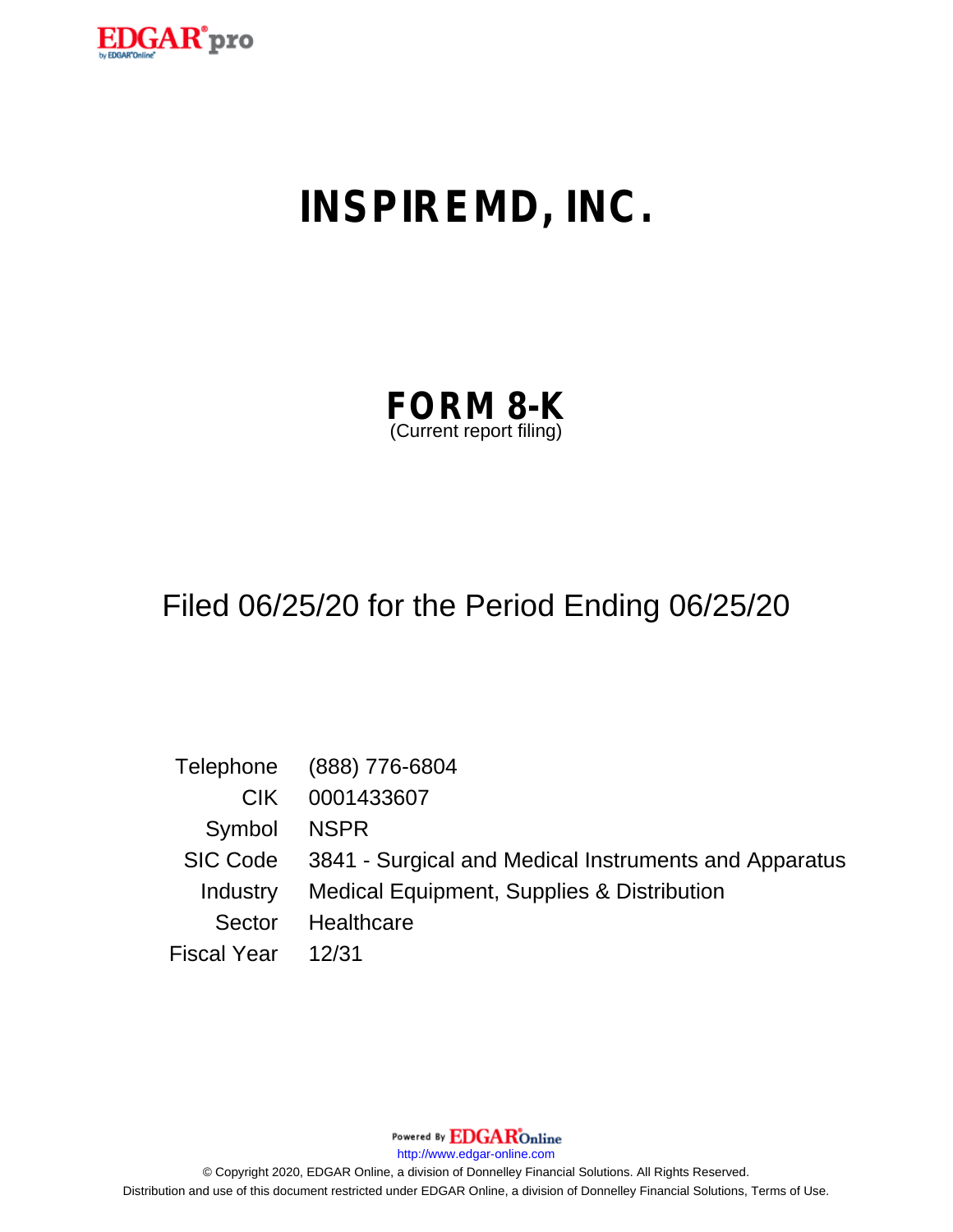### **UNITED STATES SECURITIES AND EXCHANGE COMMISSION**

**Washington, D.C. 20549**

#### **FORM 8-K**

#### **CURRENT REPORT**

**Pursuant to Section 13 or 15(d) of the Securities Exchange Act of 1934**

**Date of Report (Date of earliest event reported):** June 25, 2020

### **InspireMD, Inc.**

(Exact name of registrant as specified in its charter)

(State or other jurisdiction of incorporation)

File Number)

**Delaware 001-35731 26-2123838** (Commission (IRS Employer Identification No.)

**4 Menorat Hamaor St. Tel Aviv, Israel 6744832**

(Address of principal executive offices) (Zip Code)

**(888) 776-6804**

(Registrant's telephone number, including area code)

**N/A**

(Former Name or former address, if changed since last report)

Check the appropriate box below if the Form 8-K filing is intended to simultaneously satisfy the filing obligation of the registrant under any of the following provisions:

[ ] Written communications pursuant to Rule 425 under the Securities Act (17 CFR 230.425)

[ ] Soliciting material pursuant to Rule 14a-12 under the Exchange Act (17 CFR 240.14a-12)

[ ] Pre-commencement communications pursuant to Rule 14d-2(b) under the Exchange Act (17 CFR 240.14d-2(b))

[ ] Pre-commencement communications pursuant to Rule 13e-4(c) under the Exchange Act (17 CFR 240.13e-4(c))

Securities registered pursuant to Section 12(b) of the Act:

|                                                              | Name of exchange on which |               |
|--------------------------------------------------------------|---------------------------|---------------|
| Title of each class                                          | <b>Trading Symbol(s)</b>  | registered    |
| Common Stock, par value \$0.0001 per share                   | NSPR                      | NYSE American |
| Warrants, exercisable for one share of Common Stock          | NSPR.WS                   | NYSE American |
| Series B Warrants, exercisable for one share of Common Stock | NSPR.WSB                  | NYSE American |

Indicate by check mark whether the registrant is an emerging growth company as defined in Rule 405 of the Securities Act of 1933 (§230.405 of this chapter) or Rule 12b-2 of the Securities Exchange Act of 1934 (§240.12b-2 of this chapter).

Emerging growth company [ ]

If an emerging growth company, indicate by check mark if the registrant has elected not to use the extended transition period for complying with any new or revised financial accounting standards provided pursuant to Section 13(a) of the Exchange Act. [ ]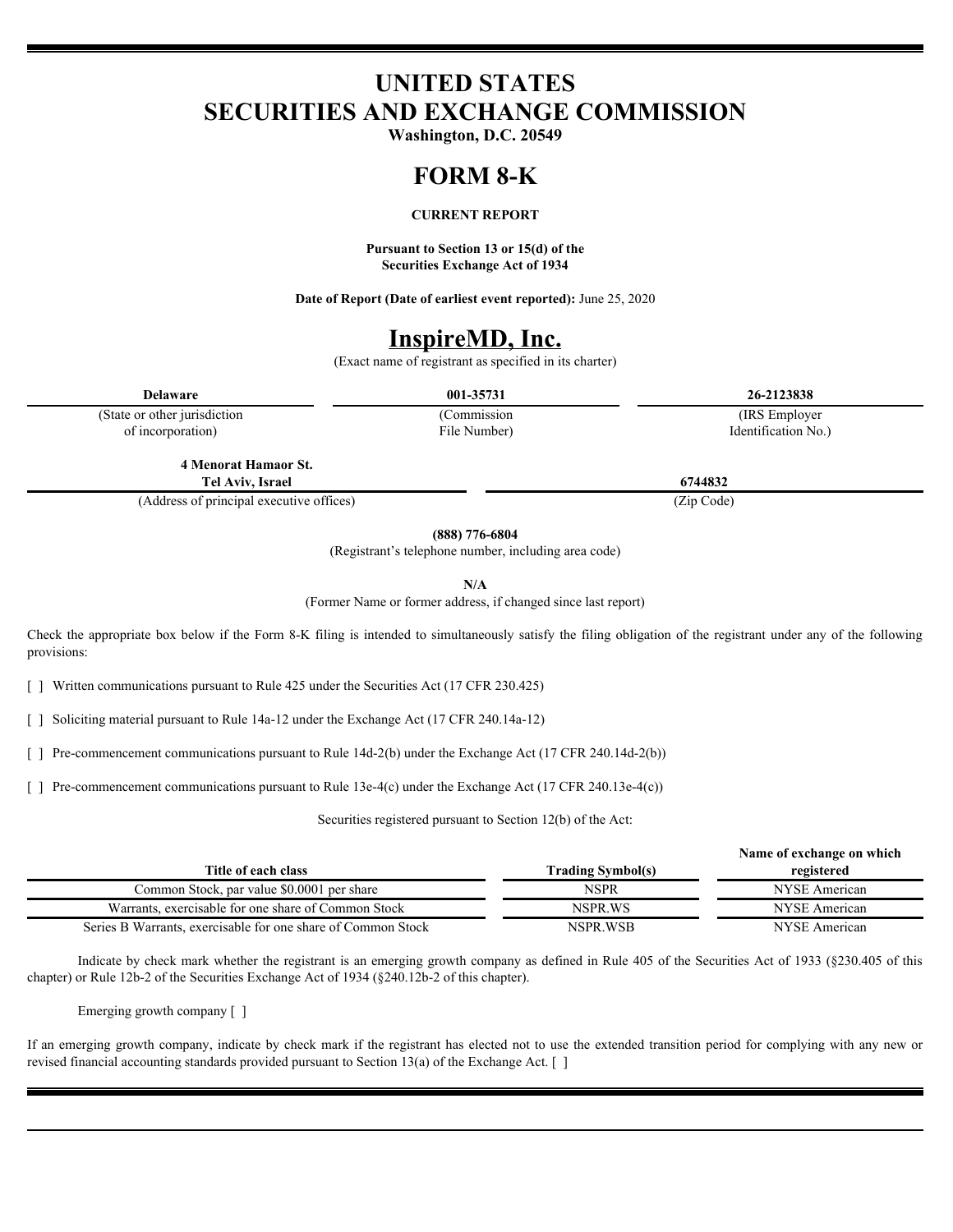#### **Item 8.01 Other Events.**

Course, which is being held June 25-27, 2020.

On June 25, 2020, InspireMD, Inc. (the "**Company**") issued a press release announcing that the results from an investigator-initiated SIBERIA edd clinical trial of the Company's CGuard™ Embolic Prevention System (EPS) ar **14.** Them 8.01 Other Events.<br>
Company and the "Company") issued a press release announcing that the results from an investigator-initiated SIBERIA<br>
randomized clinical trial of the Company's CGuard™ Embolic Prevention S The trial, which evaluated 30-day silent brain infarcts associated with the use of the Acculink™ conventional open-cell nitinol stent vs the CGuard™ Micronet<sup>TM</sup>-covered stent, displayed that CGuard<sup>TM</sup> Embolic Prevention System (EPS) are being featured as a late-breaking presentation in an EuroPCR e-<br>Crourse, which is being held June 25-27, 2020.<br>Course, which is bei Lem 8.01 Other Events.<br>
On June 25, 2020, InspireMD, Inc. (the "Company") issued a press release amouncing that the results from an investigator-initiated SIBERIA<br>
cround and conclusion that the company's CGuard™ Embolic statistically significant.

A copy of the press release is attached hereto as Exhibit 99.1 and is incorporated herein by reference.

#### **Item 9.01 Financial Statements and Exhibits.**

(d) Exhibits

**Exhibit**

99.1 [Press release dated June 25, 2020](#page-4-0)

**Number Description**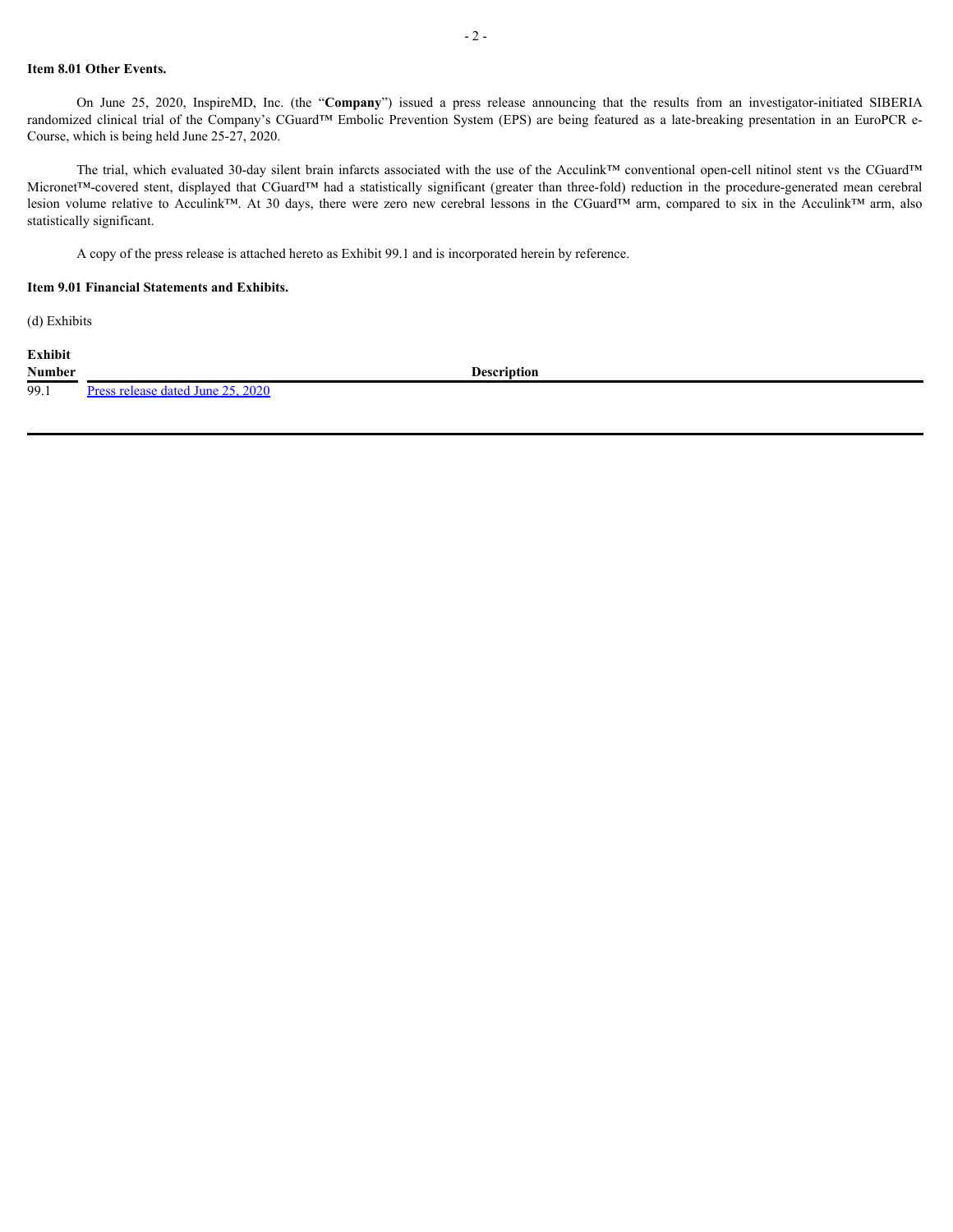### **SIGNATURES**

Pursuant to the requirements of the Securities Exchange Act of 1934, as amended, the registrant has duly caused this report to be signed on its behalf by the undersigned hereunto duly authorized.

#### **InspireMD, Inc.**

Date: June 25, 2020 By: */s/ Craig Shore* 

Name: Craig Shore Title: Chief Financial Officer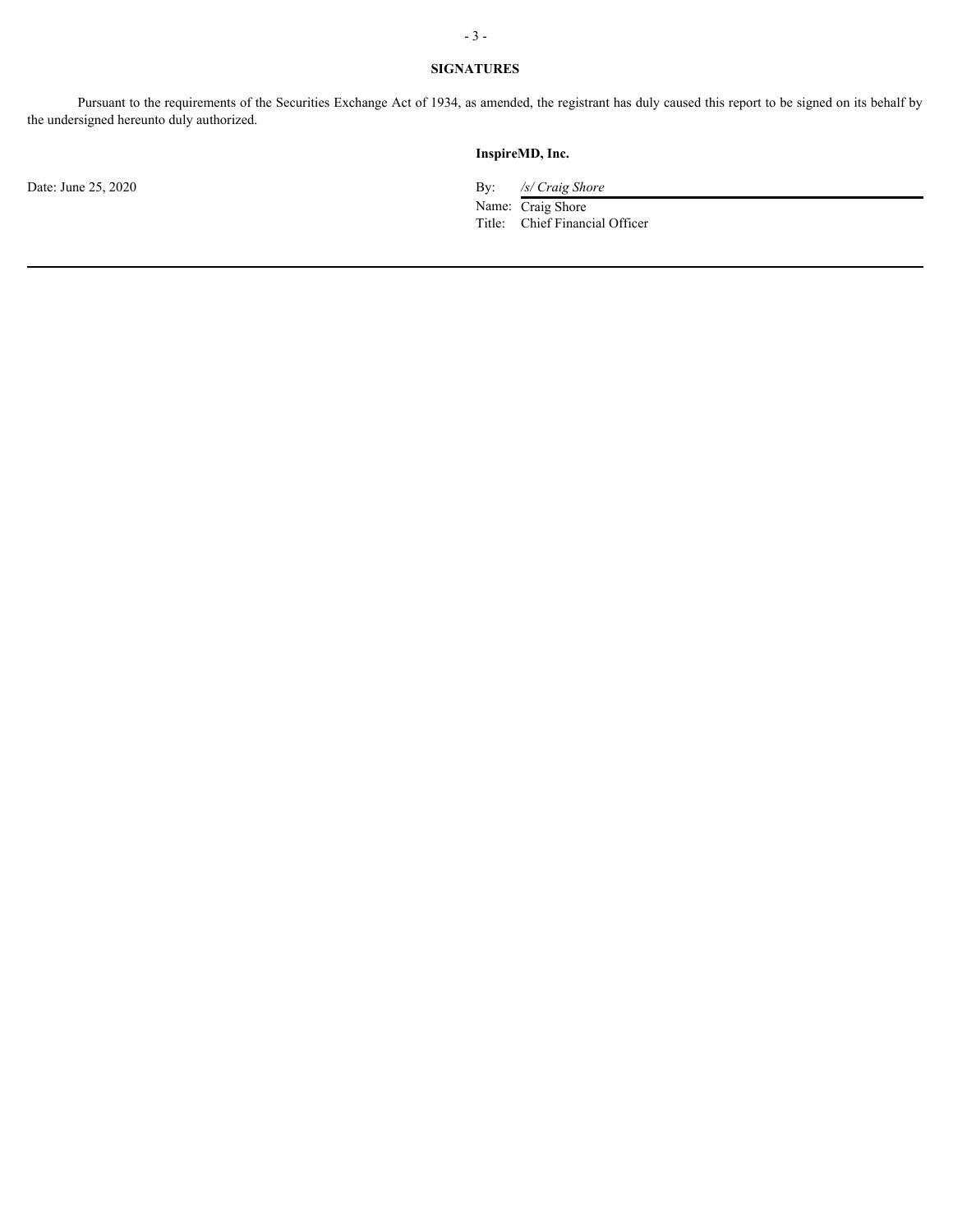

#### <span id="page-4-0"></span>InspireMD Announces Late-Breaking Presentation of Early SIBERIA Clinical Trial Results to be Featured in an e-Course at EuroPCR

#### *In a head-to-head evaluation, significantly fewer silent brain infarcts were associated with CGuard™ EPS versus Acculink™ at 30 days post-procedure*

**Tel Aviv, Israel — June 25, 2020** – InspireMD, Inc. (NYSE American: NSPR), developer of the CGuard™ Embolic Prevention System (EPS) for the prevention **Exhibit 99.1**<br> **InspireMD** Announces Late-Breaking Presentation of Early SIBERIA Clinical Trial Results to be Featured in an e-Course at EuroPCR<br> *In a head-to-head evaluation, significantly fewer silent brain infarcts w* CGuard™ EPS are being featured as a late-breaking presentation in an EuroPCR e-Course, which is being held June 25-27, 2020. The study evaluated 30-day silent brain infarcts associated with the use of the Acculink™ conventional open-cell nitinol stent vs the CGuard™ Micronet™-covered stent. **EXECUTE AND**<br> **PARTICULAR CONDUCT TO EXECUTE THE CONDUCT CONDUCT**<br> **PARTICULAR CONDUCTS AND CONDUCT TO EXECUTE AND CONDUCT AND CONDUCT AND A FEDERAL CONDUCT AND A SURPOSE AND A FEDERAL CONDUCT AND A SURPOSE AND A FEDERAL** 

#### Title: The SIBERIA trial for carotid artery stenosis: A randomized controlled trial of conventional versus Micronet™-covered stent use in percutaneous neuroprotected carotid artery revascularization: Peri-procedural and 30-day diffusion-weighted magnetic resonance imaging and clinical outcomes

Presenter: Pavel Ignatenko, MD, E.N. Meshalkin Siberian Federal Biomedical Research Center, Ministry for Public Health of the Russian Federation, Novosibirsk, Russia

**Date:** June 25, 2020

**Time:** 4:00pm CEST (10:00am EDT)

The SIBERIA trial evaluated one hundred patients who qualified for carotid revascularization with high risk for surgery and were randomized 1:1 to either CGuard or Acculink™. Primary endpoints were incidence and volume of new cerebral embolic post-procedural lesions (24-48 hours) as determined by diffusion weighted magnetic resonance imaging (DW-MRI). Principal secondary endpoints included incidence of periprocedural or postprocedural stroke, myocardial infarction and death at 30 days. *Ign in the indebte between between the consecutive state in the interaction of the CGuard<sup>TE</sup> For the present of the CGuard<sup>TE</sup> Tender is subjected to the energy in the consecutive interaction, the conservative in the* Tel Avis, barne - Jame 25, 2020 - Impindd), Inc. (NYST American NSWI), develope of for CGard<sup>14</sup> Fabelie Procedure-BPS of the procedure-fold reduction in the procedure-fold reduction in the procedure-fold reduction in the

- Post Procedure (24-48 hours), the CGuard<sup>TM</sup> arm was observed to have a 78% reduction in the average volume of new cerebral lesions (157 mm<sup>3</sup> vs. 700  $mm<sup>3</sup>$ ), a statistically significant improvement (p=0.007)
- At 30 days, DW-MRI showed zero new cerebral lessons in the CGuard™ arm versus six in the Acculink™ arm (p=0.03)
- At 30 days, there were zero strokes, myocardia infarctions or deaths in the CGuard arm and three events the Acculink™ arm (two strokes and one myocardial infarction)

observed."